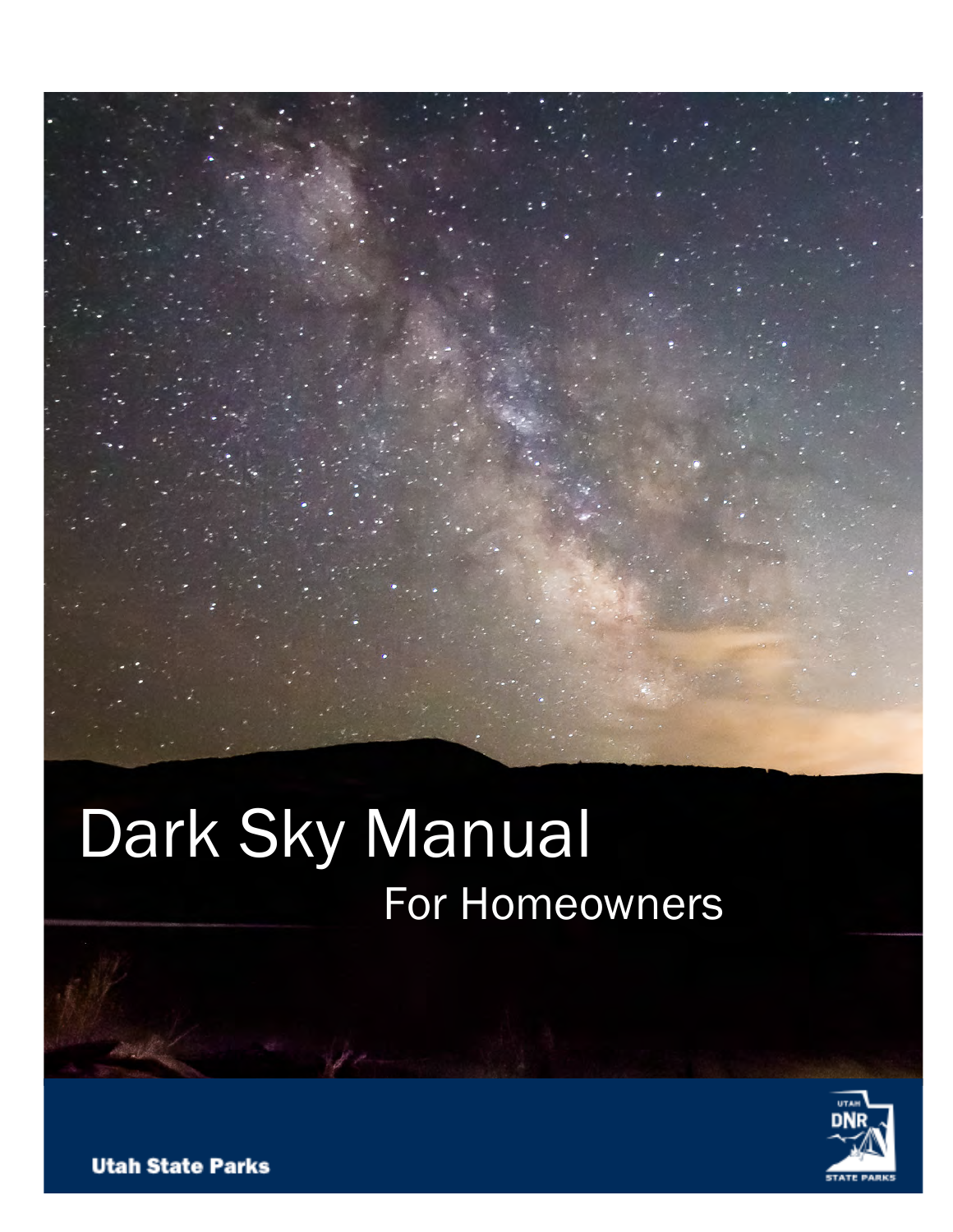# Table of Contents

| Page 2   |
|----------|
| Page 3-4 |
| Page 5   |
| Page 6   |
| Page 7   |
| Page 8   |
| Page 9   |

### Thank You

Thank you for taking the initiative to learn more about how to make your home more dark sky friendly. The first step is education. Then action. Then reaping the benefits of decreasing light pollution by better health to yourself and those around you. The ultimate benefit is to be able to see the stars! When you are successful in making changes to your home, we would love to hear about it! Send photos to jordanelle@utah.gov or to pattirose@utah.gov. We at Utah State Parks are committed to protecting our natural resources on the ground and above. Please feel free to let us know how this document can be improved.

### Acknowledgement

Most of the technical information gathered in this document was obtained from the International Dark Sky Association's website; http://www.darksky.org/. The organization is a great resource and they have done a fantastic job on the site. Please take the time to check it out.



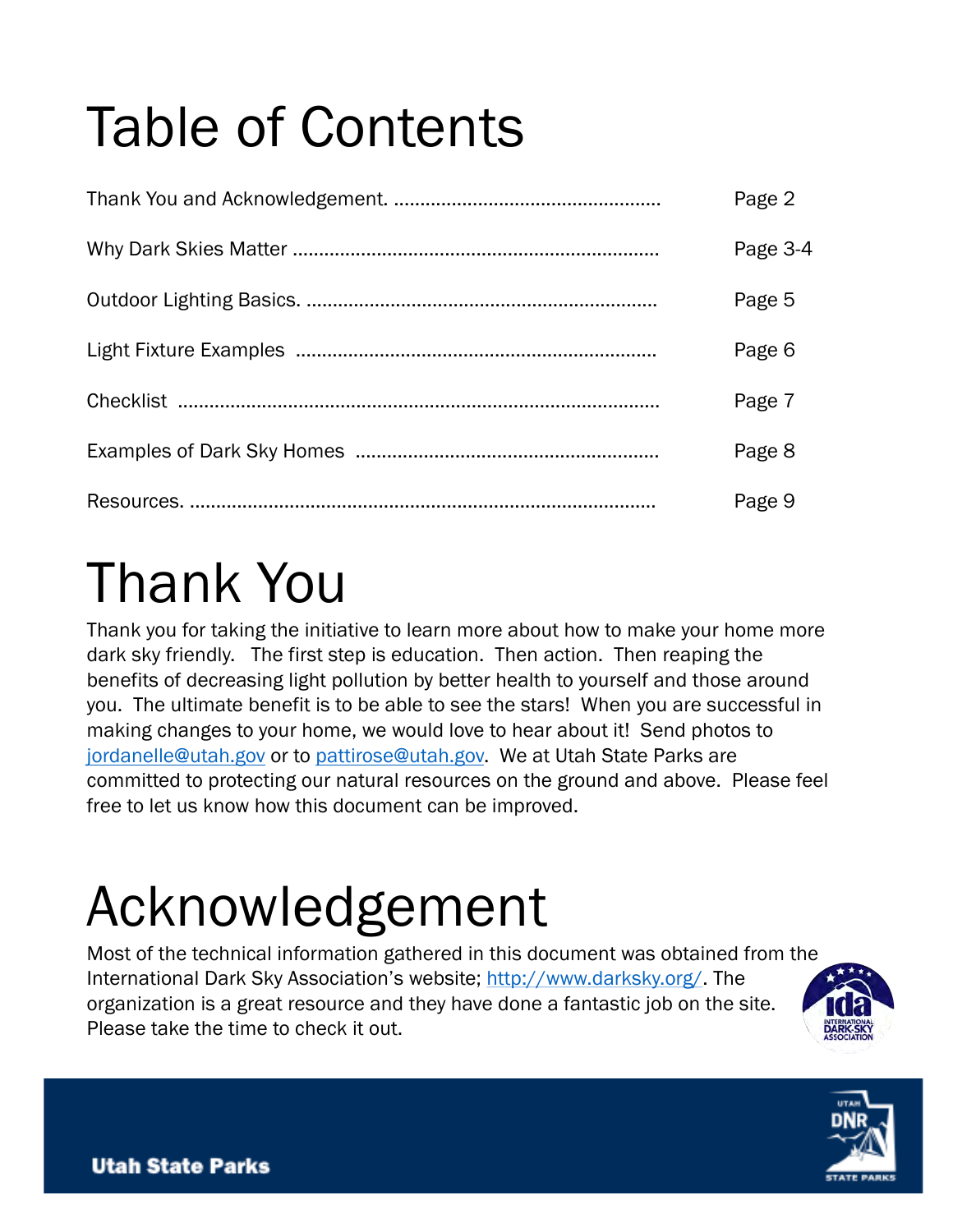# Why Dark Skies Matter

The Milky Way is vanishing from urban neighborhoods at an astonishing rate. Dark sky friendly choices can eliminate light pollution and provide:

- $\checkmark$  Better sleep
- $\checkmark$  Better night vision and safety
- $\checkmark$  Courtesy between neighbors
- Brilliant views of the stars

Light pollution is the excessive use of artificial light.

### **Light pollution?**

Excessive use of artificial light.



**Light trespass - light falling** where it is not intended, wanted or needed.



**Glare** - visual discomfort from excessive brightness.



**Clutter - Bright,** confusing and excessive groupings of lights.

**Light pollution growth** 

in the U.S. from 1950 to 1997 and projected to 2025.



Urban sky glow - the brightening of the night sky from artificial lights over inhabited areas.



#### Exposure to Artificial Light at Night Can Harm Your Health

Humans evolved to the rhythms of the natural light-dark cycle of day and night. The spread of artificial lighting means most of us no longer experience truly dark nights.

Research suggests that artificial light at night can negatively affect human health, increasing risks for obesity, depression, sleep disorders, diabetes, breast cancer and more.

#### Circadian Rhythm and Melatonin

Like most life on Earth, humans adhere to a circadian rhythm — our biological clock — a sleep-wake pattern governed by the day-night cycle. Artificial light at night can disrupt that cycle.

Our bodies produce the hormone melatonin in response to circadian rhythm. Melatonin helps keep us healthy. It has antioxidant properties, induces sleep, boosts the immune system, lowers cholesterol, and helps the functioning of the thyroid, pancreas, ovaries, testes and adrenal glands. Nighttime exposure to artificial light suppresses melatonin production.

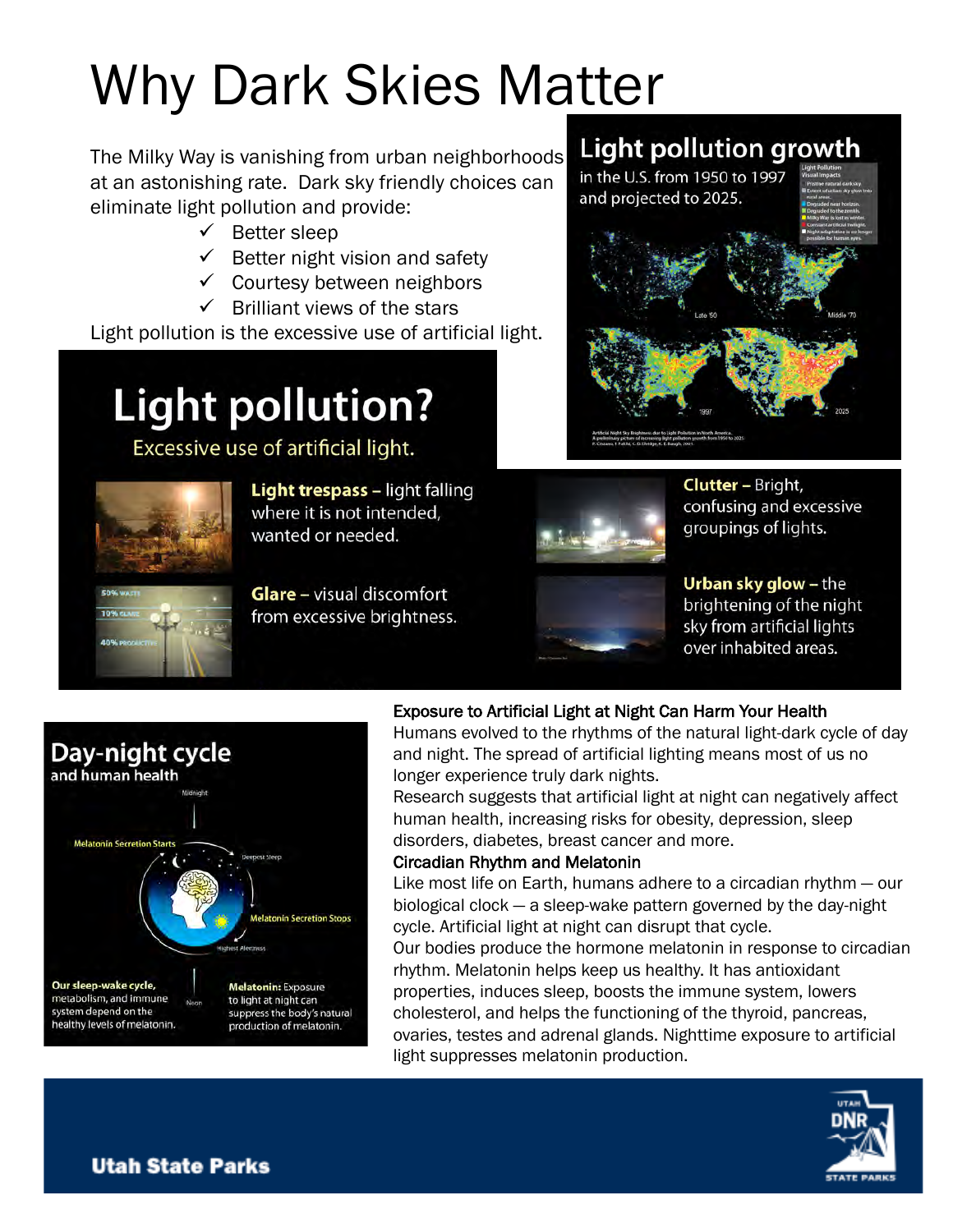# **Why Dark Skies Matter**

Not only is there a Human health element, there is a wildlife one too. Wild areas need true darkness. An animal's ability to forage, hunt, migrate, and sleep relies on the rhythm of daylight and natural darkness. Dark sky friendly lighting helps our wild area stay dark.

### **Wild areas need true darkness**

Urban sky glow extends far beyond the borders of cities. Night-friendly lighting helps wild areas stay dark.



**Shelter: Natural darkness** 

provides safe places for animals

to hide, live, and raise young.

Hunting and foraging: Lack of natural darkness decreases nocturnal activity, causing hunger, weight loss, mating decline, and decreased population.

**Declining insect populations:** The disappearance of bugs negatively impacts all species that rely on insects for food or pollination.







**Migration: Artificial lights can** cause migrating animals to wander off course and never reach their natural destinations.



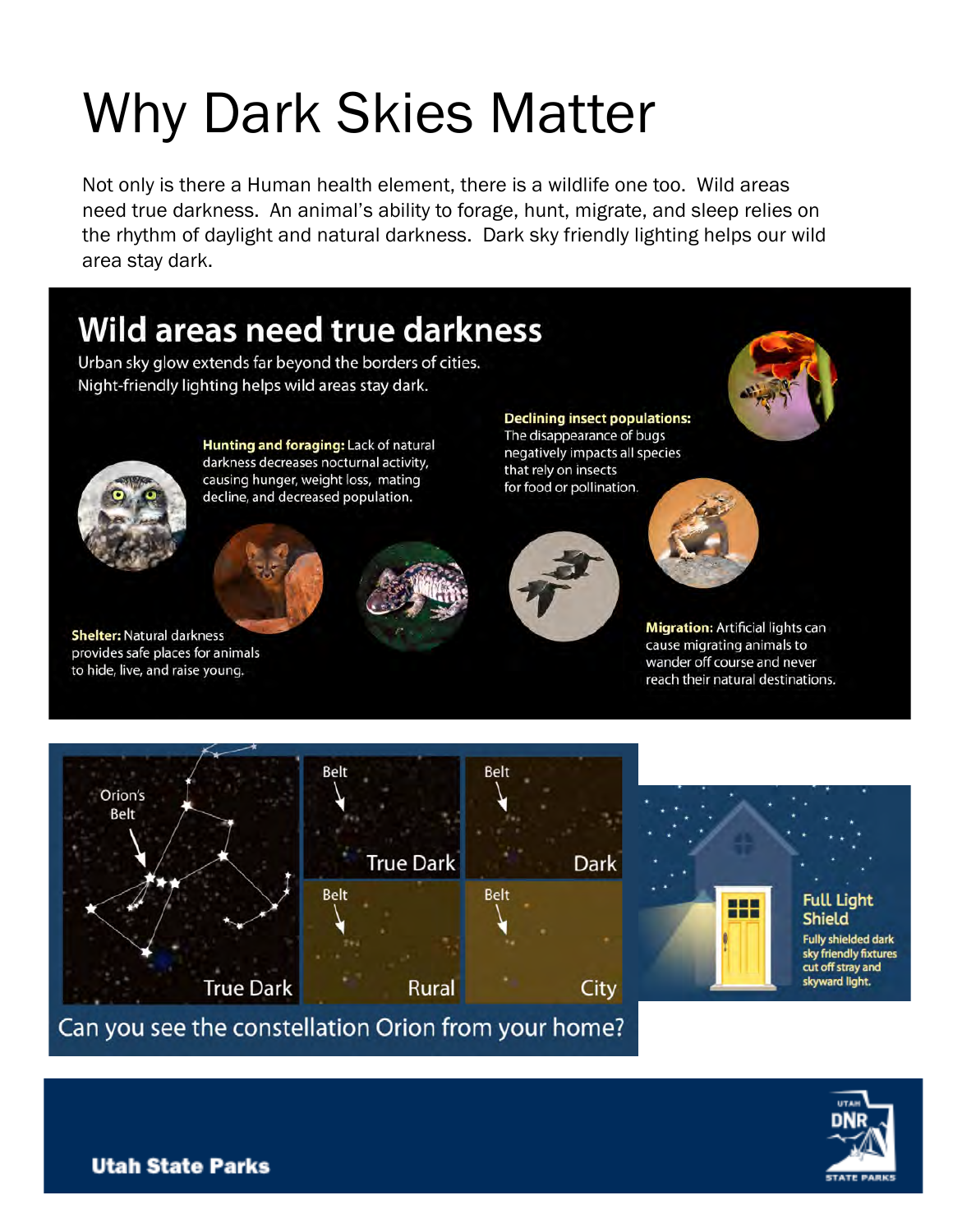# Outdoor Lighting Basics

Modern society requires outdoor lighting for a variety of needs, including safety and commerce. IDA recognizes this but advocates that any required lighting be used wisely. To minimize the harmful effects of light pollution, lighting should

- Only be on when needed
- Only light the area that needs it
- Be no brighter than necessary
- Minimize blue light emissions
- Be fully shielded (pointing downward)

The illustration on page 6 provides an easy visual guide to understand the differences between unacceptable, unshielded light fixtures and those fully shielded fixtures that minimize skyglow, glare and light trespass.



### Choosing the Right Bulb

Be sure to look at the packaging. All packaging for new CFL and LED light bulbs provide color temperature information. Use low color temperature light sources for interior and exterior light. Their light is less harsh and less harmful to human health and the environment. Look for warm white sources with a color temperature of 3000K or lower.

The Kelvin temperature chart below shows you what the numbers mean.**ECOSmart** 



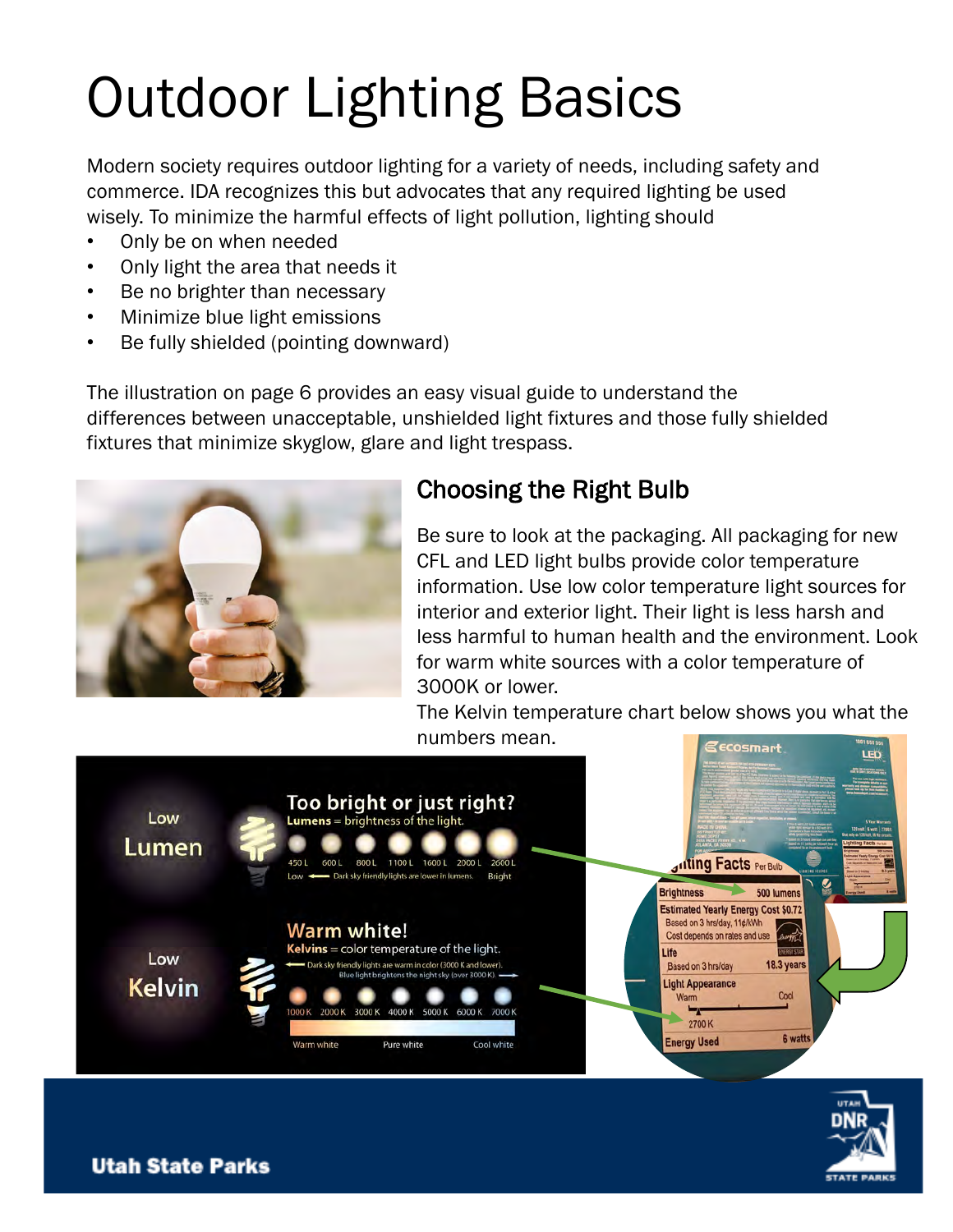### **Examples of Acceptable / Unacceptable Lighting Fixtures**



Illustrations by Bob Crelin @ 2005. Rendered for the Town of Southampton, NY. Used with permission.

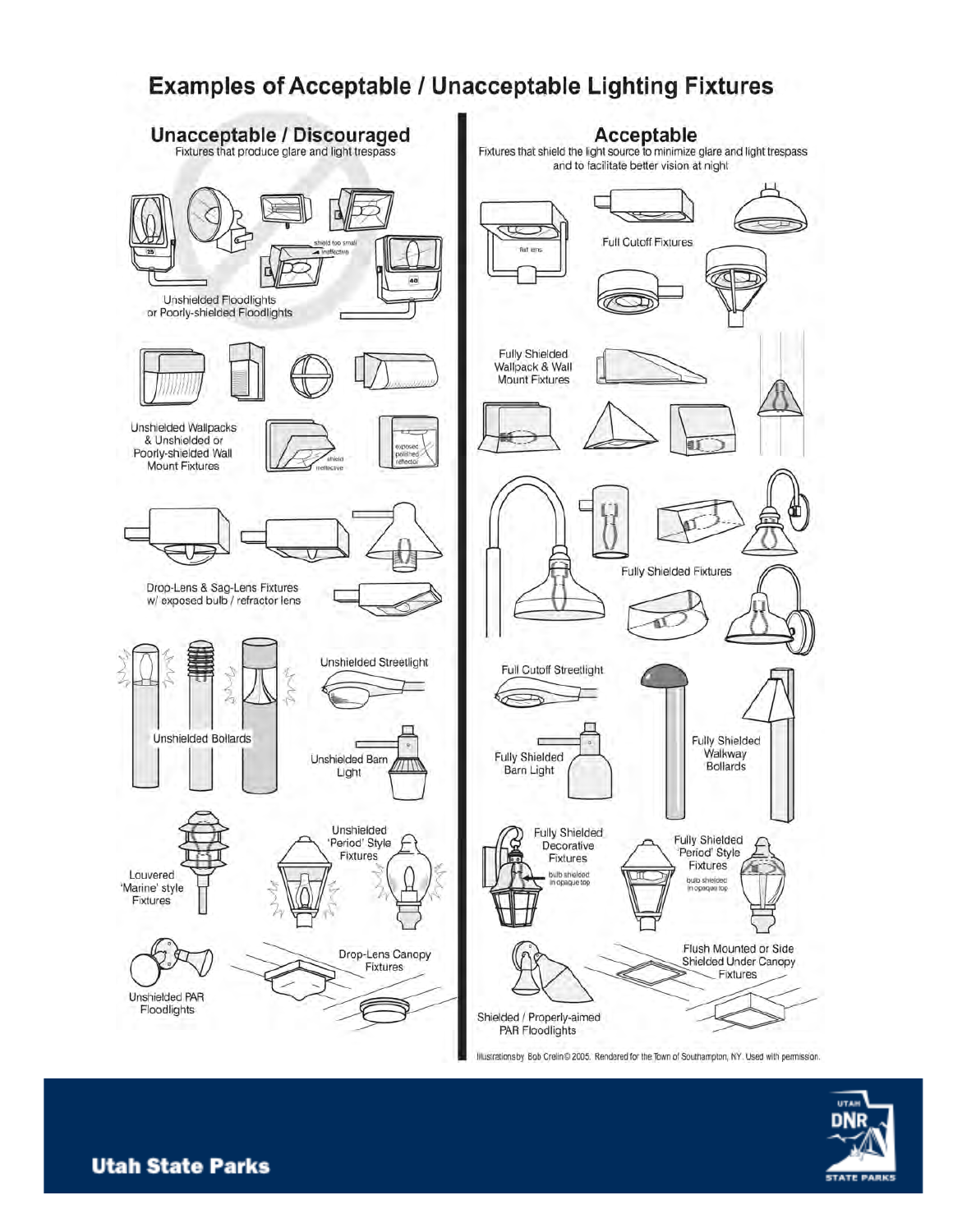### **Checklist**



Use warm white sources (bulbs) with a color temperature of 3000 Kelvin or lower. Most lighting products provide this information on their package labeling.



Light only where you need it.



Light only when you need it. Turn off the lights when not in use.



To save energy, don't use excessive amounts of illumination.



Use timers, dimmers and motions sensors whenever possible.



Use only "full cut-off" or "fully shielded" lighting fixtures and direct it downward. That means no light above the 90-degree angle. Fully shielded lighting can be purchased or retrofitted.



Use energy-efficient lighting sources and fixtures.



Keep indoor lights inside. Close blinds and curtains when indoor lights are on at night.





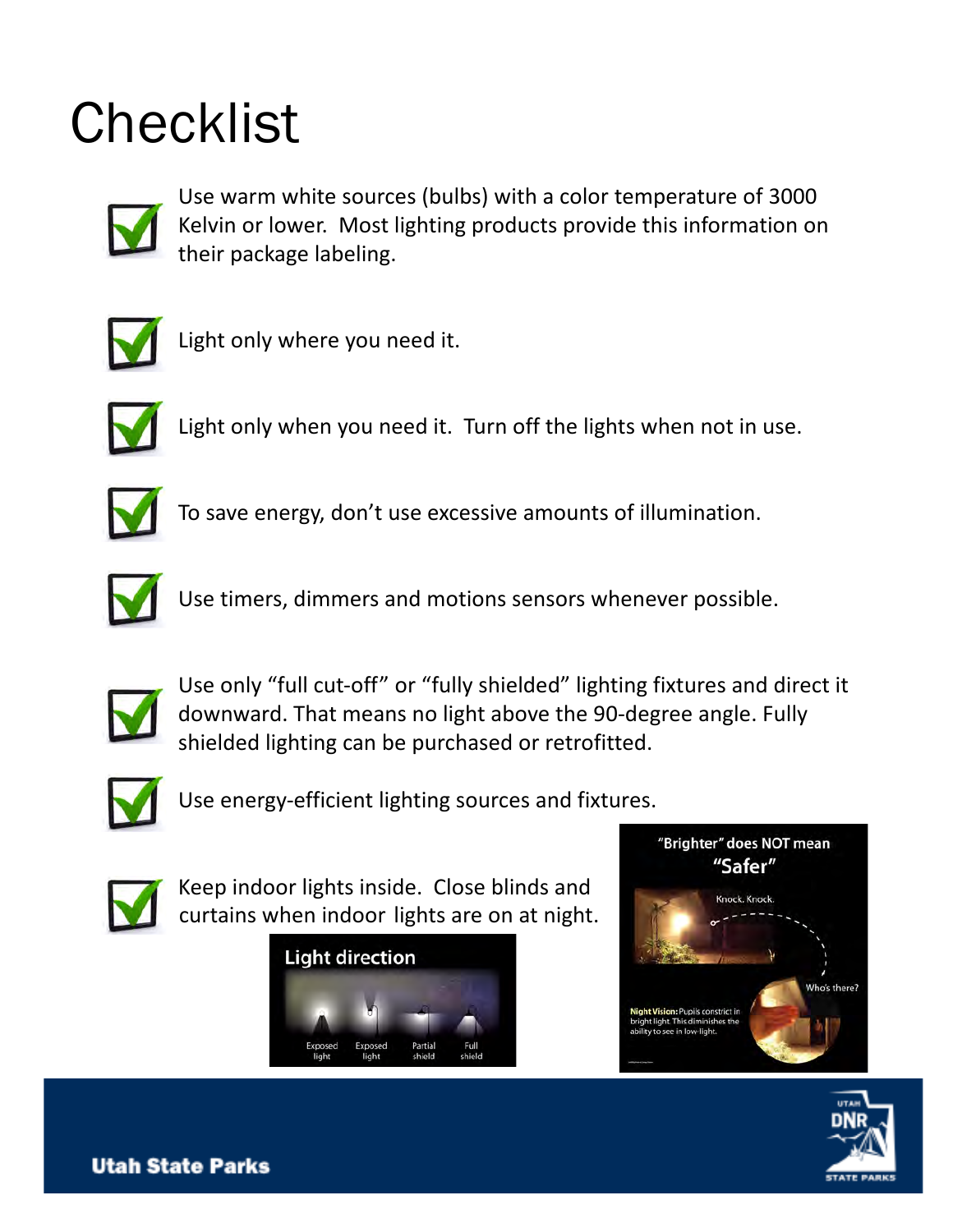### Examples of Dark Sky Homes

Here are some local examples.









Shielded lights.



Use of can lights over porches.